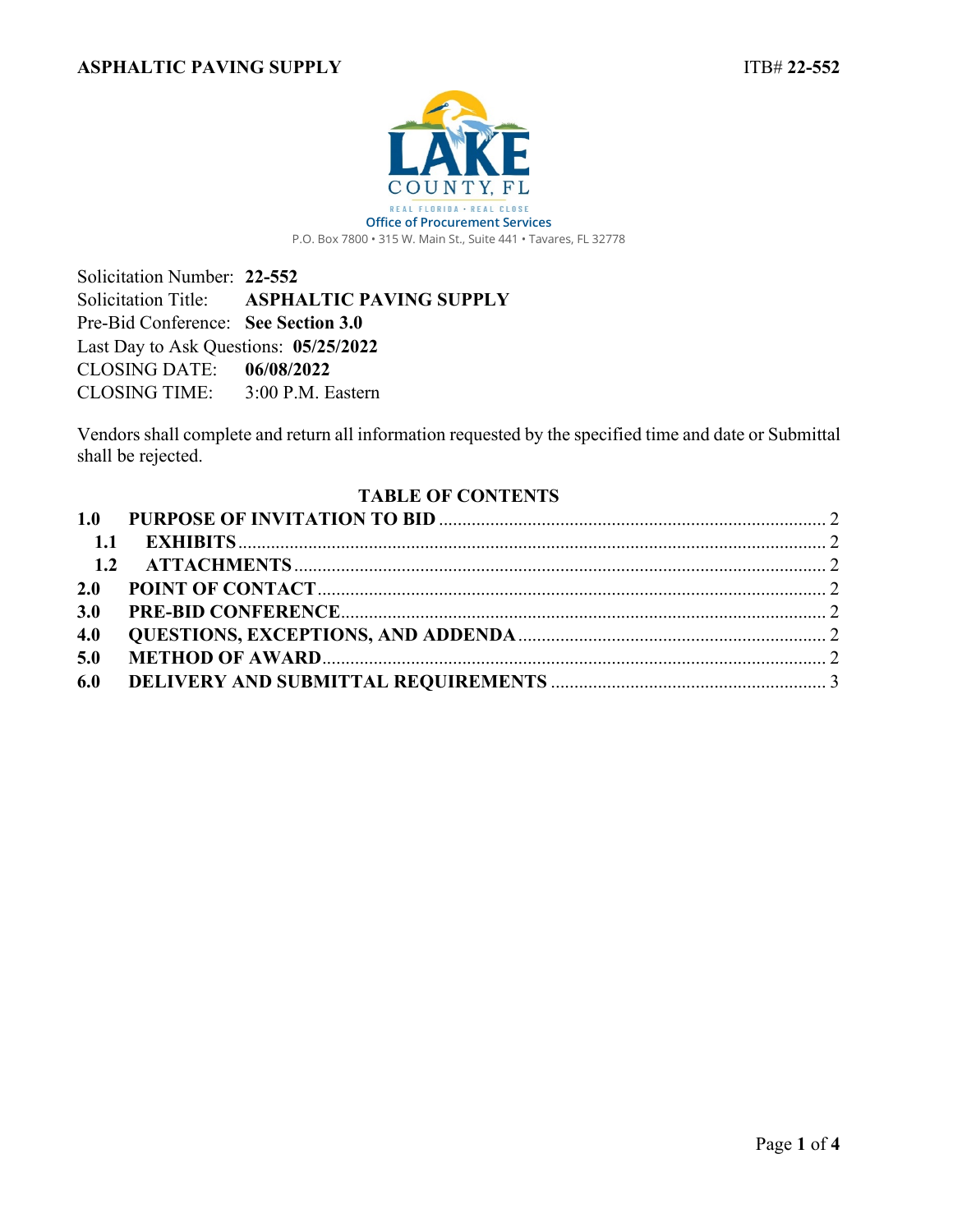### **ASPHALTIC PAVING SUPPLY ITB# 22-552**

## <span id="page-1-0"></span>**1.0 PURPOSE OF INVITATION TO BID**

The purpose of this solicitation is to solicit competitive sealed submittals to furnish **ASPHALTIC PAVING SUPPLY** for Lake County, Florida. This solicitation is officially posted on the County's website exclusively.

#### <span id="page-1-1"></span>**1.1 EXHIBITS**

Exhibit  $A -$  Scope of Work Exhibit B – Insurance Requirements Exhibit C – Review [General Terms and Conditions for Lake County Florida](https://lakeumbraco.azurewebsites.net/media/krwgfnt0/general-terms-and-conditions-v-5-6-21-ada.pdf) dated 5/6/21 Exhibit D – Bituminous Worksheet

### <span id="page-1-2"></span>**1.2 ATTACHMENTS**

Attachment 1 – Submittal Form

Attachment 2 – Pricing Sheet

Attachment 3 – Reference Form

## <span id="page-1-3"></span>**2.0 POINT OF CONTACT**

Direct all inquiries to the Contracting Officer (official point of contact) listed:

Amy Munday, Contracting Officer II

Telephone: 352-343-9839 E-mail: [amunday@lakecountyfl.gov](mailto:amunday@lakecountyfl.gov)

# <span id="page-1-4"></span>**3.0 PRE-BID CONFERENCE**

N/A

### <span id="page-1-5"></span>**4.0 QUESTIONS, EXCEPTIONS, AND ADDENDA**

Vendors must examine all solicitation documents including the [General Terms and Conditions](https://lakeumbraco.azurewebsites.net/media/krwgfnt0/general-terms-and-conditions-v-5-6-21-ada.pdf)  [for Lake County Florida.](https://lakeumbraco.azurewebsites.net/media/krwgfnt0/general-terms-and-conditions-v-5-6-21-ada.pdf) All communication, inquiries, or requests for exceptions are to be directed to the Contracting Officer listed in Section [2.0.](#page-1-3) The last day for questions or requests for exceptions is **[05/25/2022](#page-0-0)**. An addendum may be issued in response to any inquiry received, which changes or clarifies the terms, provisions, or requirements of the solicitation. No answers given in response to questions submitted will be binding upon this solicitation unless released in writing as an addendum to the solicitation and posted on the [Formal Solicitations site](https://c.lakecountyfl.gov/offices/procurement_services/view_all_bids.aspx?mylakefl=True)  [\(lakecountyfl.gov\)](https://c.lakecountyfl.gov/offices/procurement_services/view_all_bids.aspx?mylakefl=True) for this solicitation. Where there appears to be a conflict between this solicitation and any addenda, the last addendum issued will prevail.

It is the Vendor's responsibility to ensure receipt of all addenda and any accompanying documentation. Failure to acknowledge each addendum may prevent the Submittal from being considered for award. The solicitation due date is static unless notified via addendum.

Process clarification or procedure questions may be asked at any time to the Contracting Officer.

### <span id="page-1-6"></span>**5.0 METHOD OF AWARD**

Each Submittal will be evaluated for conformance as responsive and responsible using the following criteria:

- A. Proper submittal of ALL documentation as required by this Solicitation. (Responsive)
- B. The greatest benefits to Lake County as it pertains to: (Responsible)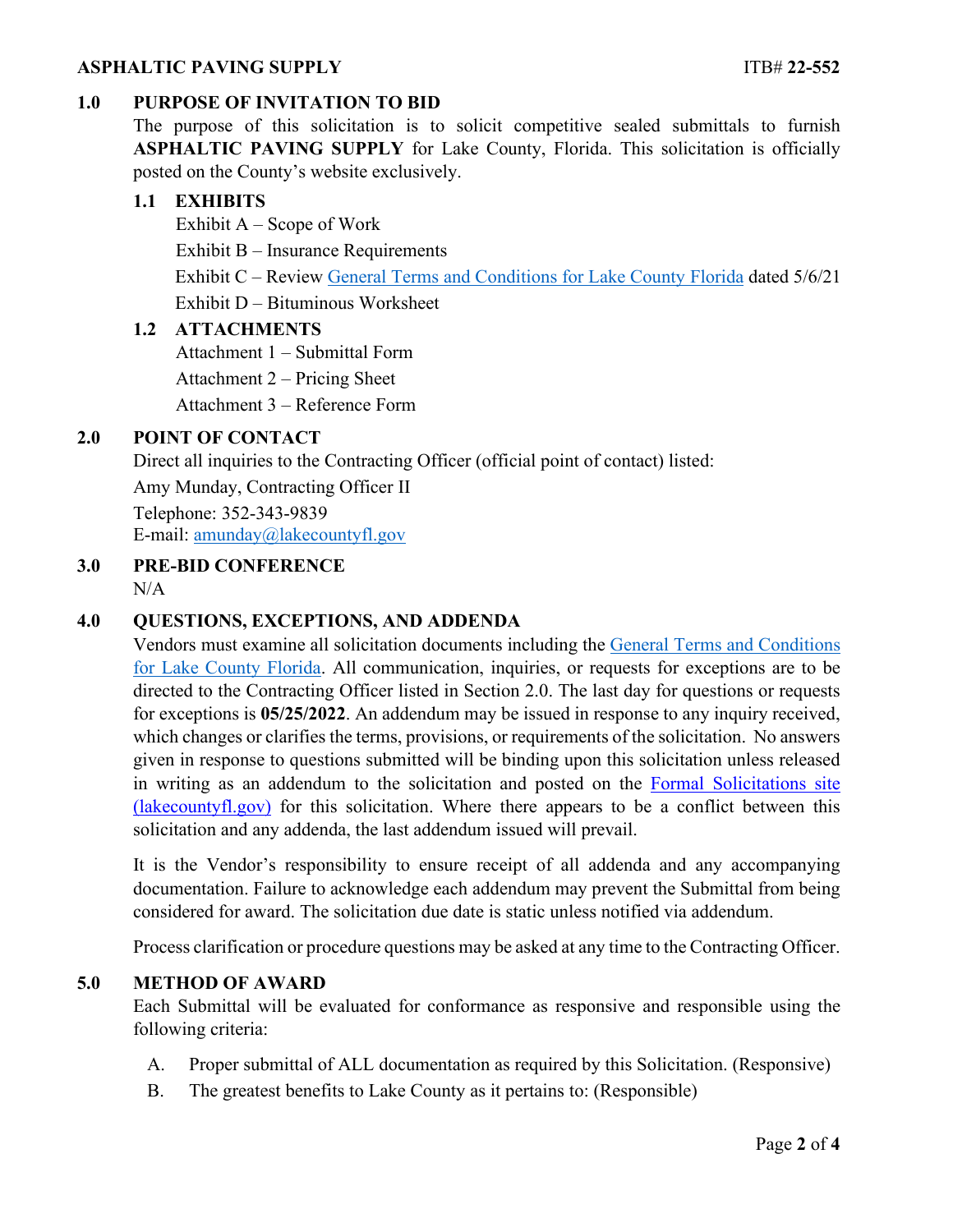- 1. Total Cost;
- 2. Delivery;
- 3. Past Performance. In order to evaluate past performance, all Vendors are required to submit at least three verifiable references / relevant projects completed within the last three years that are the same or similar in magnitude to this ITB. The County may be listed as a reference. Use Attachment 3 – References Form;
- 4. All technical specifications associated with this Solicitation;
- 5. Financial Stability: A Dun and Bradstreet report may be used by the County to evaluate Vendor's financial stability. All Vendors shall be prepared to supply a financial statement upon request, preferably a certified audit of the last available fiscal year.

Award(s) will be made to the lowest responsive, responsible Vendor(s) (no additional details).

The County reserves the right to make awards on a lowest price basis by individual item, group of items, all or none, or a combination; with one or more Vendors; to reject any and all offers or waive any minor irregularity or technicality in submittals received.

Submittals received before the closing date and time listed will be opened, recorded, and accepted for consideration. Vendors' names will be read aloud and recorded. Submittals will be available for inspection during normal business hours from the Office of Procurement Services 30 calendar days after the Solicitation due date or after recommendation of award, whichever occurs first.

# <span id="page-2-0"></span>**6.0 DELIVERY AND SUBMITTAL REQUIREMENTS**

A. Hand delivery of submittals will not be accepted.

- B. RESPONSES MUST BE SUBMITTED THROUGH THE SOLICITATION RESPONSE PORTAL TO BE CONSIDERED – [Click Here for the Submission Portal.](https://procurement.lakecountyfl.gov/login)
- C. A response will not be accepted if completed and submitted after the official due date and time.
- D. Submission indicates a binding offer to the County and agreement of the terms and conditions referenced in this Solicitation. Do not make any changes to the content or format of any form without County permission. All information must be legible.
- E. Submittal must include:
	- $\Box$  Completed Attachment 1 Submittal Form;
		- o Submittal must be signed by an official authorized to legally bind the firm to its provisions. Include a memorandum of authority signed by an officer of the company if the signor is not listed as a corporate officer on the firm's SunBiz registration.
	- $\Box$  Proof of [Sunbiz.org](https://dos.myflorida.com/sunbiz/) registration;
	- $\Box$  Include a completed W-9 form;
	- Completed Addenda issued. Failure to include signed addenda may be cause for Submittal to be considered non-responsive;
	- $\Box$  Completed Attachment 2 Pricing Sheet;
	- $\Box$  Completed Attachment 3 Reference Form;